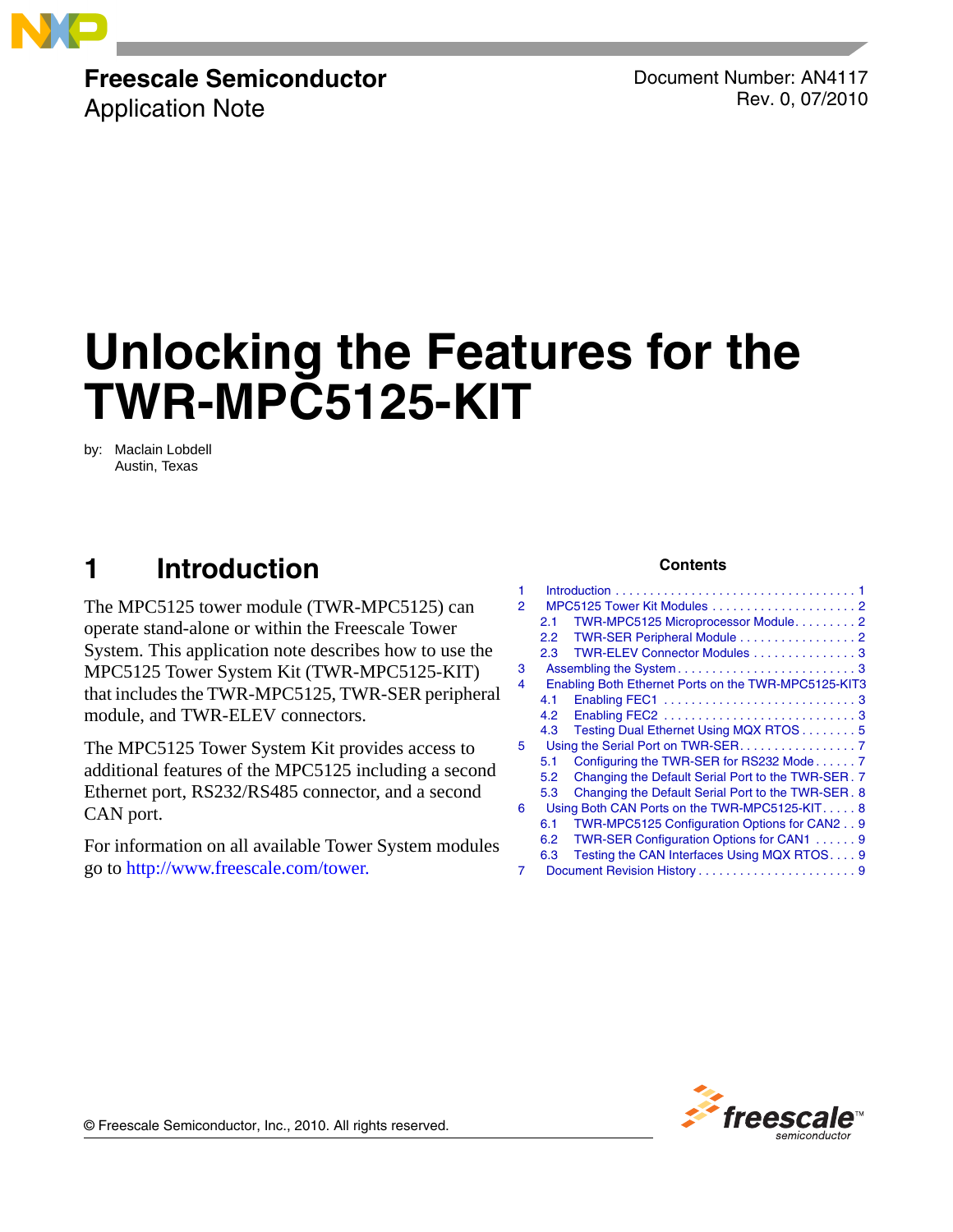

**MPC5125 Tower Kit Modules**

# <span id="page-1-0"></span>**2 MPC5125 Tower Kit Modules**

### <span id="page-1-1"></span>**2.1 TWR-MPC5125 Microprocessor Module**

The TWR-MPC5125 features the MPC5125, a cost and power consumption optimized, industrial networking, automotive, and human-machine interface solution. The MPC5125 provides numerous communication peripherals at a competitive price and delivers ultra-low power without sacrificing performance.

MPC5125 microprocessor highlights:

- e300c4 Power Architecture core running at 400 MHz
- Display interface supporting up to WXGA / 720 p, 24-bit color
- Up to two 10/100 Ethernet media access controller (MAC)
- Up to two USB 2.0 on-the-go (OTG) controller
- Up to four CAN 2.0A/B modules
- Up to two SD/SDIO expansion slots

TWR-MPC5125 Tower module features:

- 4 GB of MLC NAND Flash memory
- 256 MB of DDR2 SDRAM memory
- HDMI port with HDMI-DVI adaptor
- USB2.0 OTG host/device port
- On-board microphone and audio stereo out-jack
- 10/100 BaseT Ethernet port
- CAN 2.0 A/B port
- SD card interface

### <span id="page-1-2"></span>**2.2 TWR-SER Peripheral Module**

The TWR-SER peripheral module provides access to additional Ethernet, CAN, RS232/485, and USB ports for designers developing with the Freescale Tower System. This peripheral module is designed to be combined and used with compatible microprocessor modules such as the TWR-MPC5125.

TWR-SER peripheral module features:

- RS232/RS485 port
- 10/100 BaseT Ethernet port
- CAN 2.0 A/B port
- USB supporting host, device, and OTG modes (This USB connection is not supported by TWR-MPC5125)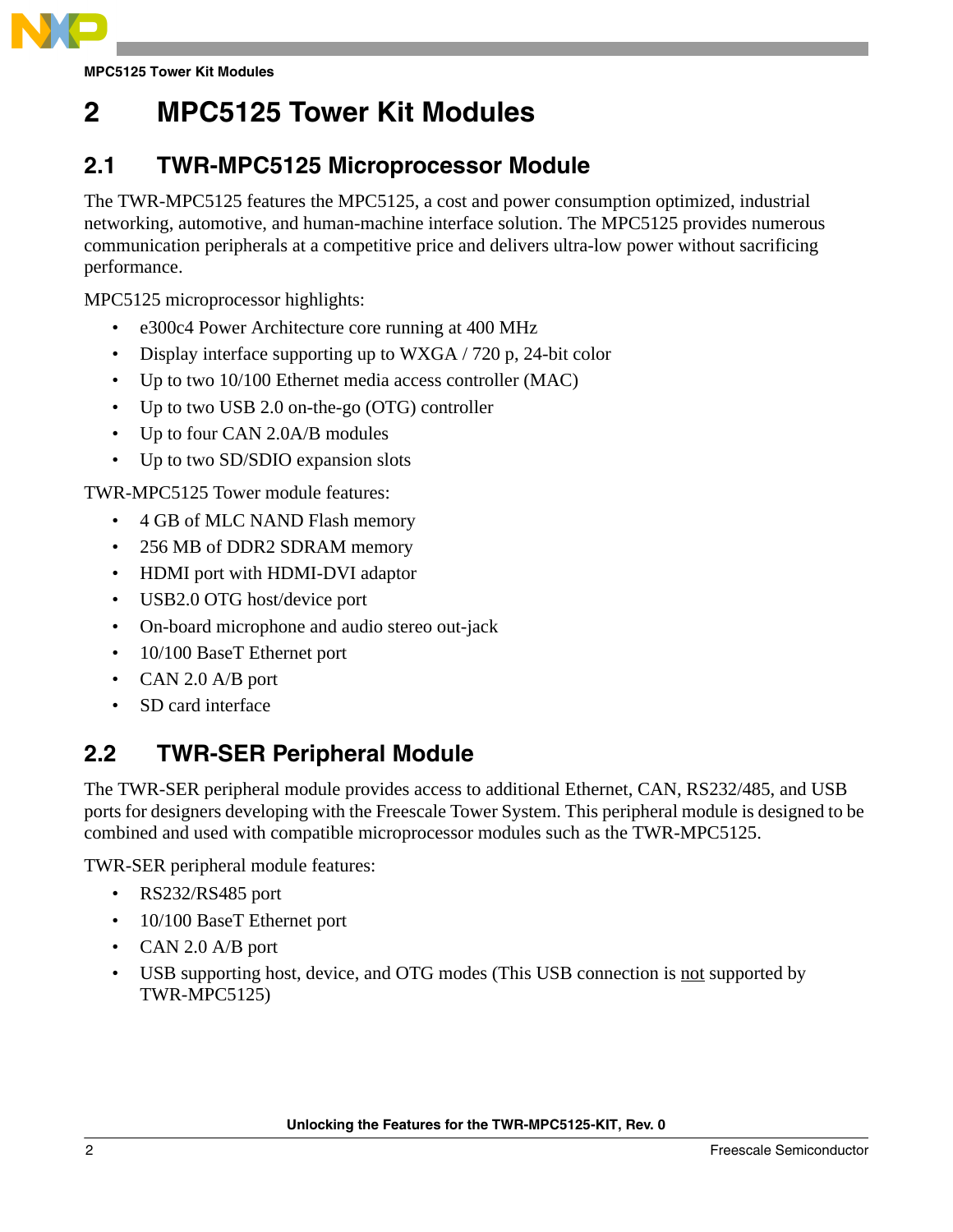



### <span id="page-2-0"></span>**2.3 TWR-ELEV Connector Modules**

The TWR-ELEV Elevator modules are the basic building block of the Freescale Tower System. Designed to connect microcontroller and peripheral modules, the Elevator modules provide the power regulation circuitry and structural integrity needed for all configurations of an assembled Tower System.

TWR-ELEV connector module features:

- Four card-edge slots
- Standardized bus
- Two 80-pin connectors on the outside to support debugging or expansion
- Includes power regulation circuitry

# <span id="page-2-1"></span>**3 Assembling the System**

1. Press the Primary card edge of the TWR-MPC5125 module into any slot on the Functional Elevator connector module.

### **NOTE**

Take care to plug in the Primary card edge into the Functional Elevator. The Primary card edge is labeled **Primary** and typically has a white stripe along the edge. The Functional elevator is labeled **Functional Elevator** and contains power circuitry at the bottom.

- 2. Do the same for the TWR-SER module. Be sure to match the Primary card edge with the Functional Elevator
- 3. Finally, press the Dummy Elevator onto the card edges labeled **Secondary**. Be sure that all boards are connected snugly.

## <span id="page-2-2"></span>**4 Enabling Both Ethernet Ports on the TWR-MPC5125-KIT**

The MPC5125 has two integrated Fast Ethernet Controllers (FEC1 and FEC2).

### <span id="page-2-3"></span>**4.1 Enabling FEC1**

FEC1 is enabled by default and uses the Reduced Media Independent Interface (RMII) mode to communicate to the Ethernet transceiver on the TWR-MPC5125 module itself. The Ethernet port is accessible through the RJ45 jack on the TWR-MPC5125 module.

### <span id="page-2-4"></span>**4.2 Enabling FEC2**

FEC2 signals are multiplexed with USB1 on the MPC5125. Therefore only one of these functions can be selected at a time. By default, the USB1 function is enabled. The TWR-MPC5125 module uses demultiplexers to route the signals to the appropriate location depending on what is desired at the time. The path of the signals is selected by jumper J27. See [Figure 4-1](#page-3-0) for details.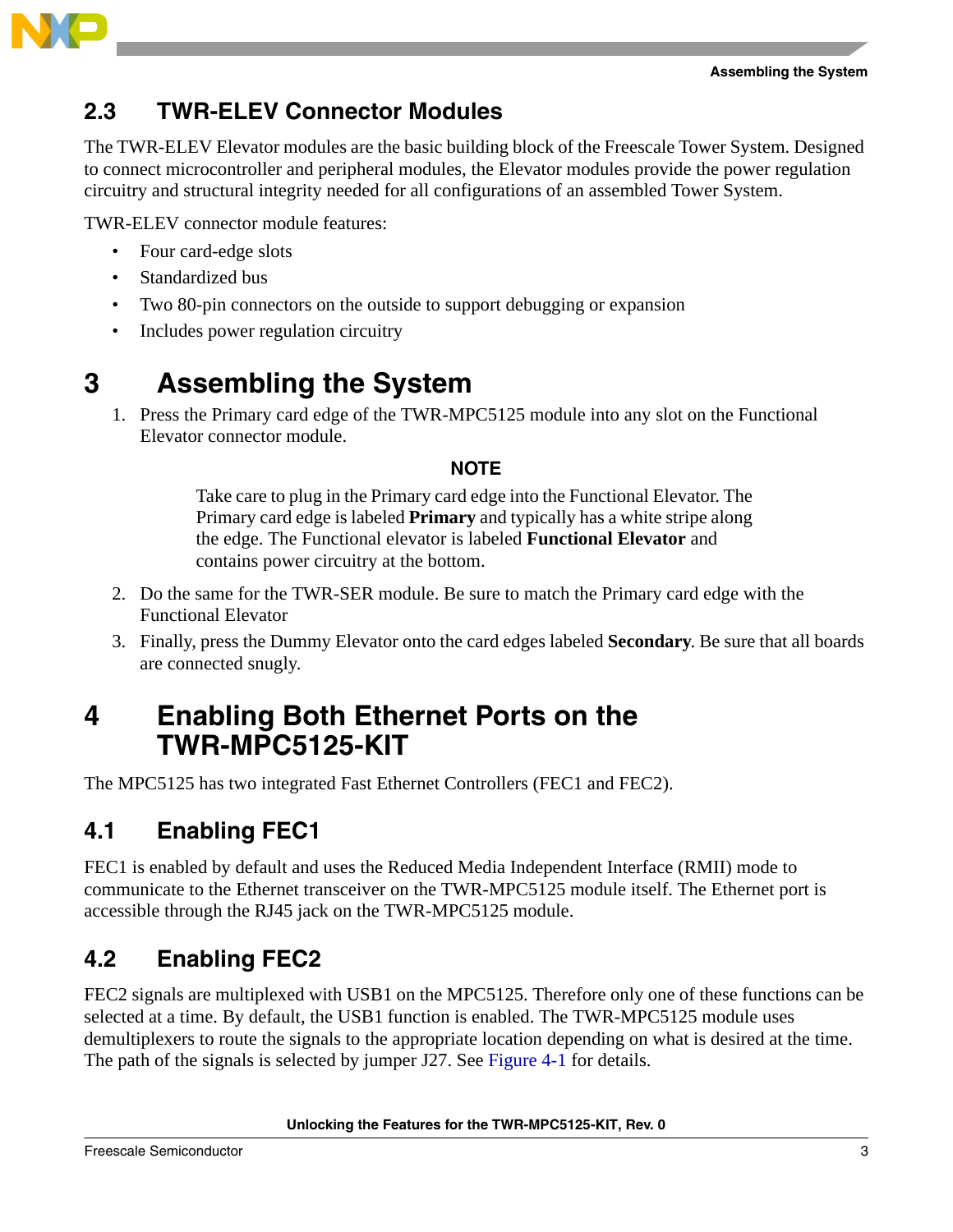

**Enabling Both Ethernet Ports on the TWR-MPC5125-KIT**

### **4.2.1 Configuring TWR-MPC5125**

To enable FEC2, shunt jumper J27 on the TWR-MPC5125 module.

Remember to later remove J27 if it is desired to re-enable USB.

### **NOTE**

At the time of publication, the Linux kernel that comes pre-loaded on the TWR-MPC5125 requires USB1 to be enabled to boot-up. Therefore ensure that the jumper on J27 is OFF if you desire to boot the pre-loaded Linux.

When enabled, the FEC2 RMII signals are routed to the primary edge connector that passes them to the TWR-SER module via the Elevator connector modules. FEC2 communicates to the Ethernet transceiver on the TWR-SER module.



**Figure 4-1. Ethernet (FEC2) / USB (USB1) demultiplexing**

### <span id="page-3-0"></span>**4.2.2 Configuring TWR-SER for RMII Mode**

The TWR-SER module supports RMII mode with the following jumper settings.

- Jumper J12 controls the Ethernet PHY configuration. Short pins 9-10 to enable RMII mode.
- Jumper J3 controls which clock is routed to the CLOCKIN0 signal (25 or 50 Mhz). The CLOCKIN0 signal is available to the other modules in the tower system via the Elevator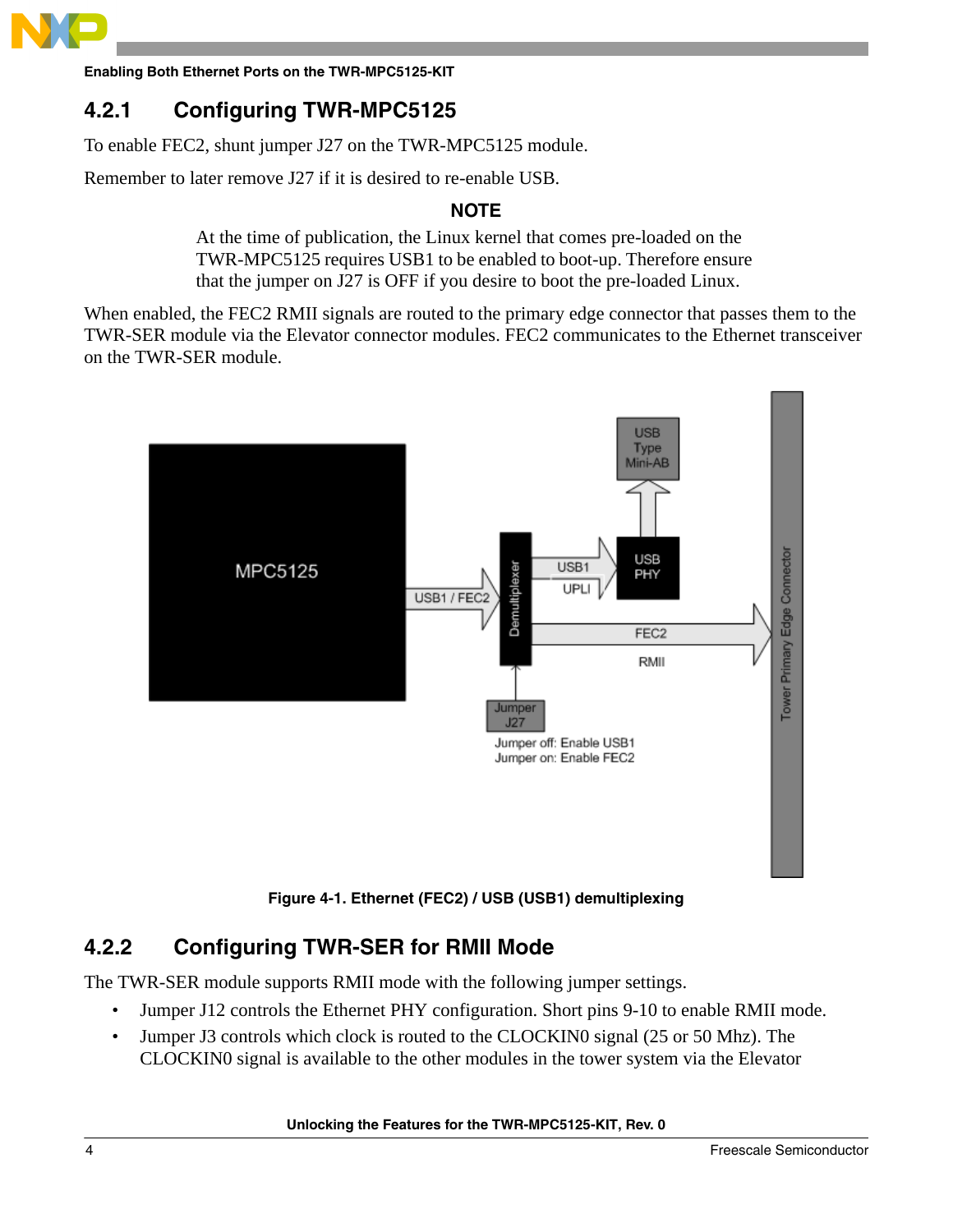

connectors. On the TWR-MPC5125, this signal is required for RMII\_REF\_CLK and the frequency must be 50 Mhz. Therefore, short pins 2-3 to route the 50 Mhz to CLOCKIN0.

• Jumper J2 controls which clock (25 or 50 Mhz) is routed to the Ethernet PHY. Short pins 3-4 to route the 50 Mhz clock to the Ethernet PHY.

### **4.2.3 Summary of Settings for Enabling FEC2**

TWR-MPC5125:

 $\bullet$  J27, short 1-2

### TWR-SER:

- J12, short 9-10
- J3, short 2-3
- [J2, short 3-4](http://www.freescale.com/webapp/sps/site/prod_summary.jsp?code=TWR-MPC5125-KIT)

### <span id="page-4-0"></span>**4.3 Testing Dual Ethernet Using MQX RTOS**

[Both Ethernet ports can be tested using the Freescale MQX Real Time Operating System \(RTOS\) which](http://www.freescale.com/webapp/sps/site/prod_summary.jsp?code=MPC5125&tid=VANMPC5125)  [is available on the Freescale website at h](http://www.freescale.com/webapp/sps/site/prod_summary.jsp?code=MPC5125&tid=VANMPC5125)ttp://www.freescale.com/mpc5125.

Review the TWR-MPC5125 Quick Start Guide for TWR-MPC5125 (document number [MPC512CYMNQSG\) and MQX RTOS Lab Tutorial \(document number MPC512MQXTTRL\) which are](http://www.freescale.com/webapp/sps/site/prod_summary.jsp?code=TWR-MPC5125-KIT
)  available on the Freescale website at

http://www.freescale.com/webapp/sps/site/prod\_summary.jsp?code=TWR-MPC5125-KIT.

### **4.3.1 Download and Install the Software**

The following software is required and can be downloaded from http://www.freescale.com/mpc5125:

- Download and install CodeWarrior for MobileGT v9.2
- Download and install the CodeWarrior patch for MPC5125
- Download and install MQX 3.5.1 or later
- Download and install the MQX patch for MPC5125 (if applicable–see Note)

### **NOTE**

A patch is required for the MQX 3.5.1 to support the MPC5125. If MQX 3.5.1 is used, then downloading and installing this patch is required.

## **4.3.2 Assemble the MPC5125 Tower Kit and Plug in the Cables**

- 1. Plug in the USB cable from the host computer to the mini-usb connector next to the SD card slot. This provides the "virtual com port" connection that the HyperTerminal accesses for communication to the MPC5125. See the *Quick Start Guide for TWR-MPC5125* for details.
- 2. Plug in an ethernet cable to the RJ45 Ethernet Jack on the TWR-SER.
- 3. Plug in an ethernet cable to the RJ45 Ethernet Jack on the TWR-MPC5125.

### **Unlocking the Features for the TWR-MPC5125-KIT, Rev. 0**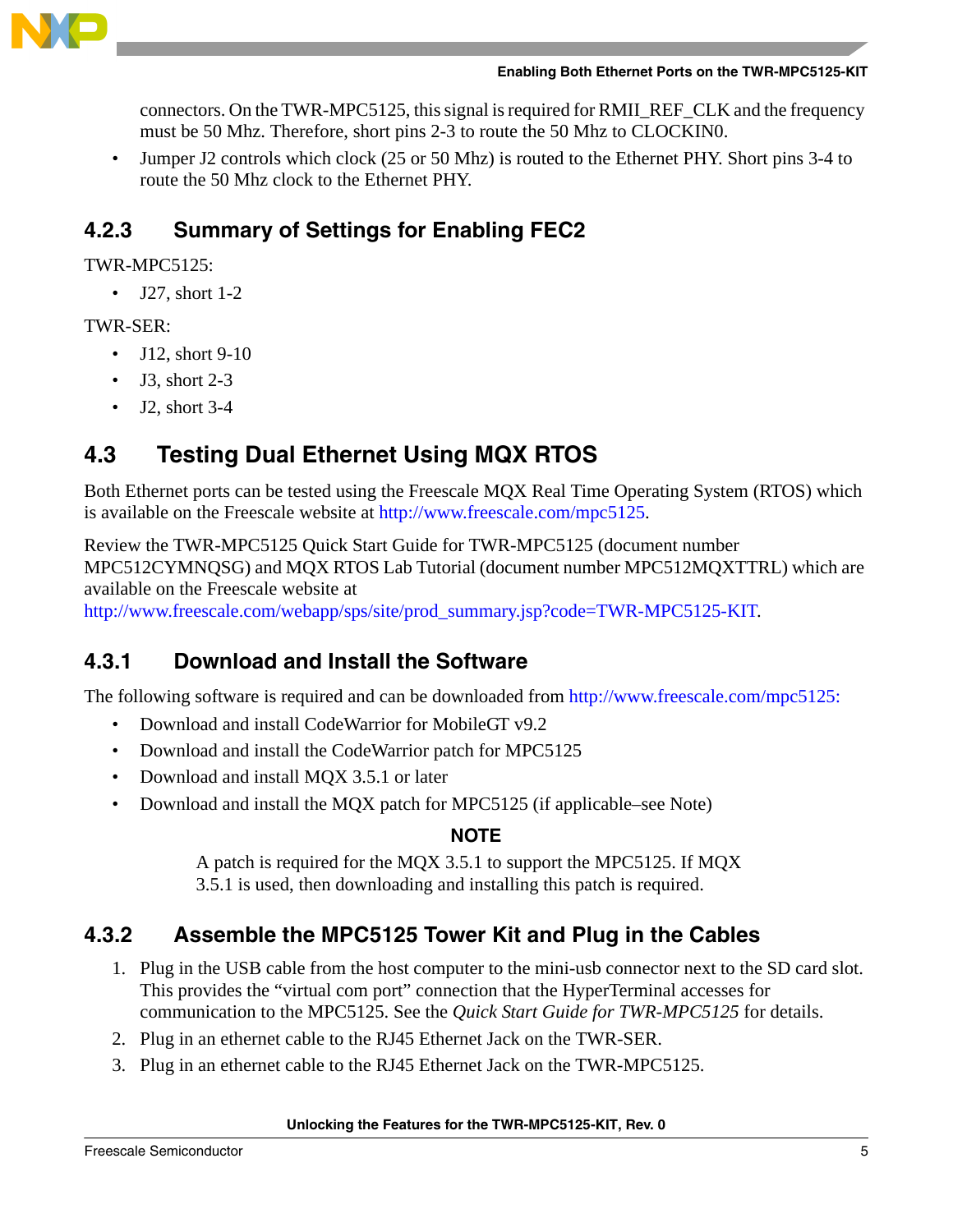

#### **Enabling Both Ethernet Ports on the TWR-MPC5125-KIT**

4. The two ethernet connections can be made to a network router or hub, directly to a host computer, or directly together.

#### **NOTE**

Direct Ethernet connection between the two Ethernet ports requires a crossover Ethernet cable. Direct Ethernet connection to a host computer may require a crossover Ethernet cable depending on the host computer manufacturer.

### **4.3.3 Launch the Software**

- 1. Open HyperTerminal (or any terminal program of your choice) and select:
	- Bits per second—115200
	- Data bits—8
	- Parity—None
	- Stop bits—1
	- Flow Control—None

Choose the COM port that the Serial-to-USB bridge enumerated as. See the *Quick Start Guide for TWR-MPC5125* for details.

- 2. Open CodeWarrior for MobileGT v9.2
- 3. C:\Program Files\Freescale\Freescale MQX 3.x\rtcs\examples\shell\cwmpc92\ shell\_twrmpc5125.mcp
- 4. Build and execute the project using the methods described in the *MPC5125 MQX RTOS Lab* document.

### **4.3.4 Send Commands Through the Terminal**

When the software executes, the Shell> prompt will appear in the HyperTerminal window.

- 1. Type **help** for a list of all the shell commands
- 2. Type **help ipconfig** for a list of the ethernet commands
- 3. To initialize FEC1 issue the following command: ipconfig 0 init
- 4. To initialize FEC2 issue the following command: ipconfig 1 init
- 5. To acquire an IP address from the network for each port (if connected to a network) issue the commands:

```
ipconfig 0 dhcp
ipconfig 1 dhcp
```
6. To set a static ip addresses (192.168.0.1 and 192.168.0.2 used as examples) issue the commands: ipconfig 0 staticip 192.168.0.1 255.255.255.0

```
ipconfig 1 staticip 192.168.0.2 255.255.255.0
```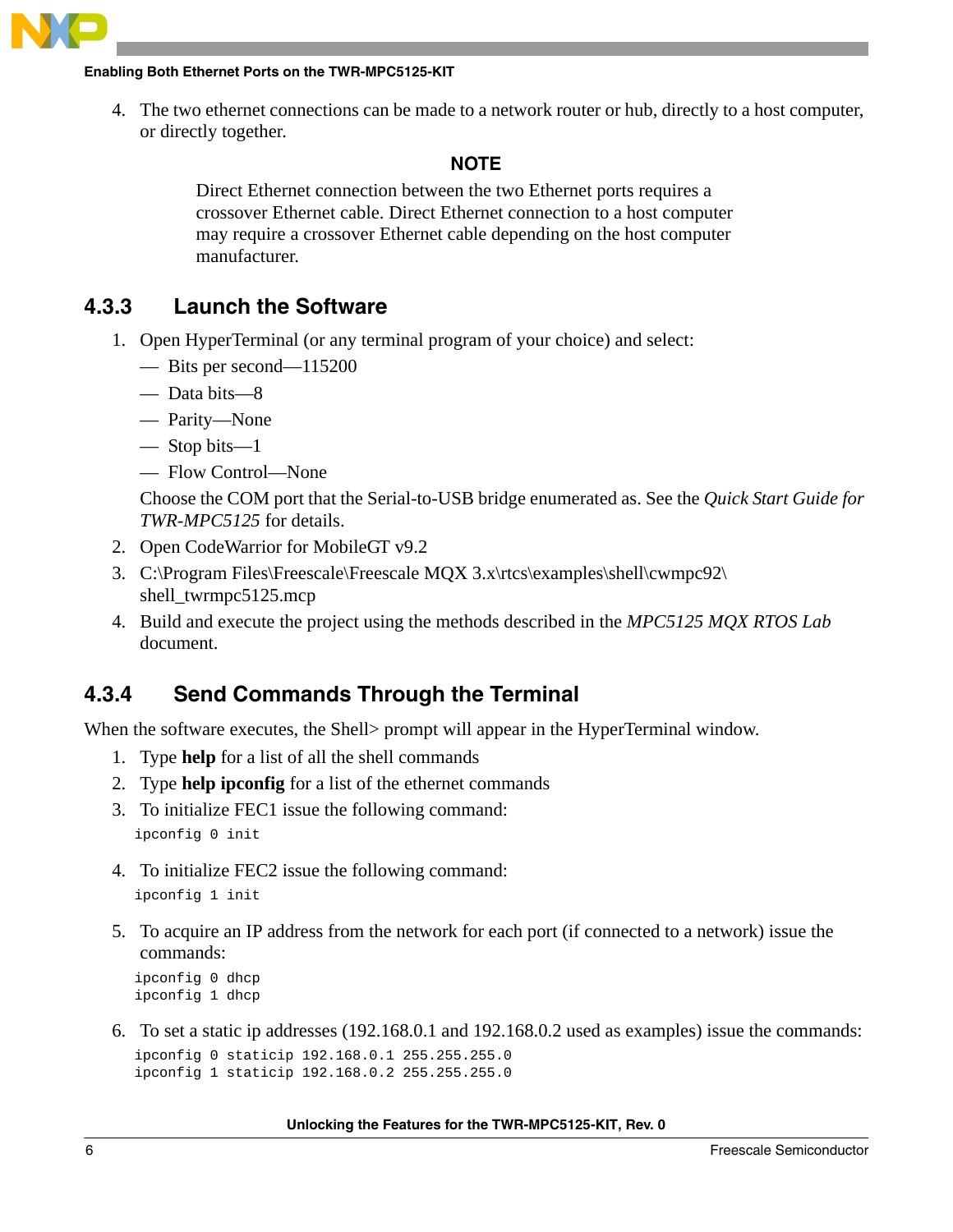

- 7. Type ipconfig 1 or ipconfig 0 to view the ethernet port information
- 8. Also try ping, telnet, ftp, tftp, or netstat

# <span id="page-6-0"></span>**5 Using the Serial Port on TWR-SER**

The MPC5125 has ten Programmable Serial Controllers (PSC0-9). The PSCs can be configured to support several types of interfaces including UART, SPI, I2S, and AC97 among others.

There are 4 PSC connections supported on the TWR-MPC5125:

- PSC0 and PSC2 are designated for SPI and audio support respectively.
- PSC1 and PSC9 are designated for UART mode.
- PSC1 provides a UART serial port connection to the MCU Debug Port circuit that converts the connection to USB for communication with a host computer (Serial-to-USB bridge). This is the default serial port as described in the Quick Start Guide for TWR-MPC5125.
- PSC9 is routed to the primary edge connector. When configured for UART mode, PSC9 can communicate with the RS232 / RS485 circuit on the TWR-SER board.

### <span id="page-6-1"></span>**5.1 Configuring the TWR-SER for RS232 Mode**

To communicate with a standard personal computer serial port, make sure the jumpers on the TWR-SER are set for RS232 communication. This is the default option. See the TWR-SER User's Manual for details.

For RS232 operation:

- $\bullet$  J15 shunt 1-2
- J17 shunt 1-2
- J18 shunt 1-2
- J19 shunt 1-2

### <span id="page-6-2"></span>**5.2 Changing the Default Serial Port to the TWR-SER Serial Connector in MQX**

The BSP\_DEFAULT\_IO\_CHANNEL define can be changed in the MQX Board Support Package (BSP).

To change the default serial port to PSC9 (TWR-SER):

- 1. Open the BSP project in CodeWarrior 9.2
- 2. C:\Program Files\Freescale\Freescale MQX 3.x\mqx\build\cwmpc92\bsp\_twrmpc5125.mcp
- 3. Expand the group "twrmpc5125 BSP Files". Open "twrmpc5125.h".
- 4. In the "DEFAULT MQX INITIALIZATION DEFINITIONS" section
- 5. Change the line

From:

```
#define BSP_DEFAULT_IO_CHANNEL "ittyb:"
```
**Unlocking the Features for the TWR-MPC5125-KIT, Rev. 0**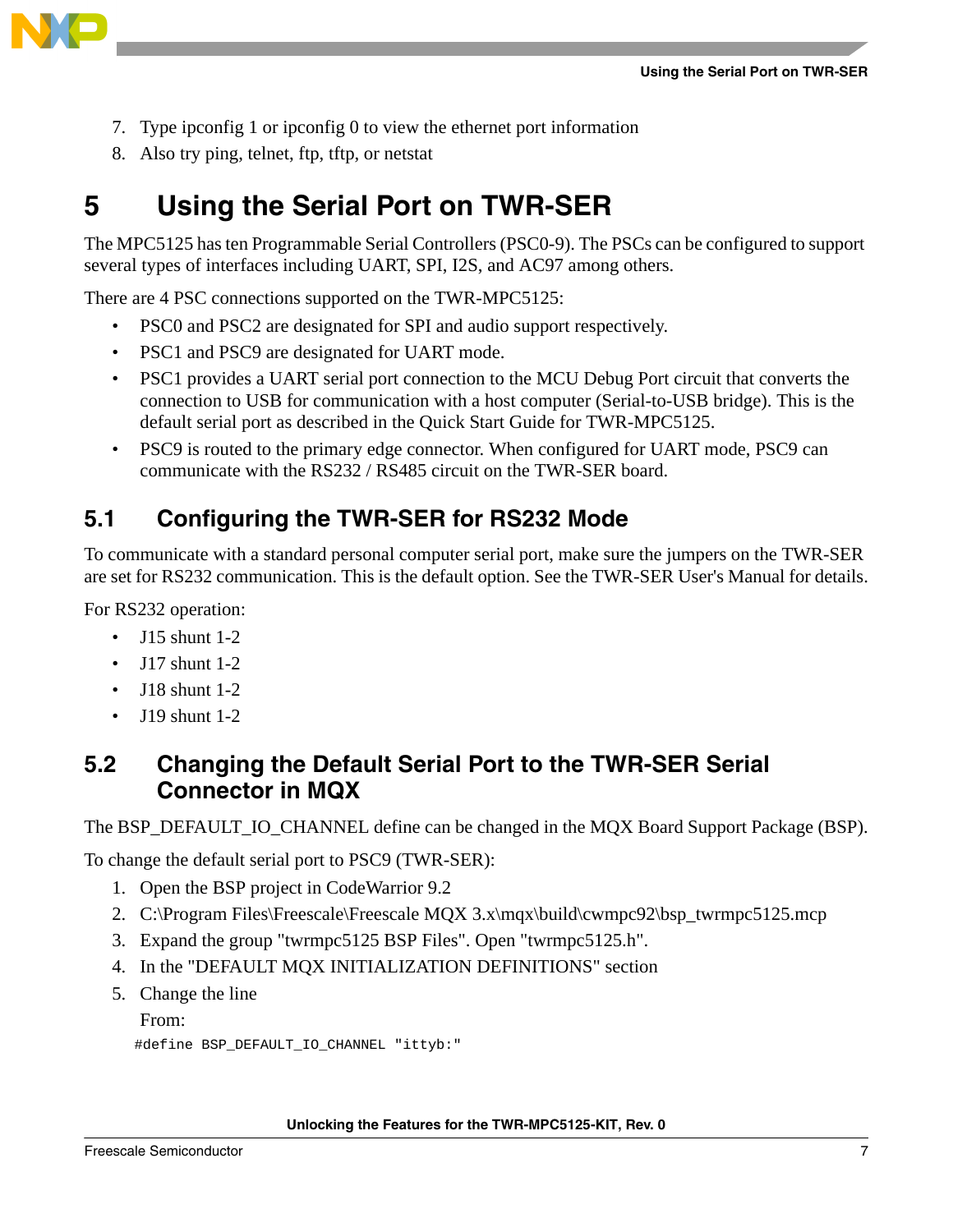#### **Using Both CAN Ports on the TWR-MPC5125-KIT**

```
To:
```
#define BSP\_DEFAULT\_IO\_CHANNEL "ittyj:"

- 6. Click the make icon to compile the project.
- 7. Now open your MQX application project and recompile. Print statements will now be sent to the RS232 DB-9 Serial port connector on the TWR-SER module.

### <span id="page-7-0"></span>**5.3 Changing the Default Serial Port to the TWR-SER Serial Connector in U-Boot**

See the TWR-MPC5125 Users Manual for information on re-compiling and flashing U-Boot to the board.

The CONFIG PSC CONSOLE define can be changed in the board header file ads5125.h.

To change the default serial port to PSC9 (TWR-SER):

- 1. Download U-Boot
- 2. Open the file ads5125.h in the \include\configs\ directory.
- 3. Scroll down to the **Serial console configuration** section.
- 4. Change **CONFIG\_PSC\_CONSOLE** to 9.

#error CONFIG\_PSC\_CONSOLE must be **9**

5. Therefore, to enable PSC9, change

From:

#endif

```
/*
  * Serial console configuration
  */
#define CONFIG_PSC_CONSOLE 1 /* console is on PSC1 */
#if CONFIG_PSC_CONSOLE != 1
#error CONFIG_PSC_CONSOLE must be 1
#endif
To:
/*
  * Serial console configuration
  */
#define CONFIG_PSC_CONSOLE 9 /* console is on PSC9 */
#if CONFIG_PSC_CONSOLE != 9
```
6. Compile and re-flash the board using the methods provided in the TWR-MPC5125 Users Manual.

# <span id="page-7-1"></span>**6 Using Both CAN Ports on the TWR-MPC5125-KIT**

There are two CAN interfaces supported on TWR-MPC5125 (CAN1 and CAN2)

The CAN1 signals are routed to the primary edge connector that passes them to the TWR-SER module via the Elevator connector modules. CAN1 communicates to the CAN transceiver on the TWR-SER module.

CAN2 signals are routed to the CAN transceiver on the TWR-MPC5125 module.

**Unlocking the Features for the TWR-MPC5125-KIT, Rev. 0**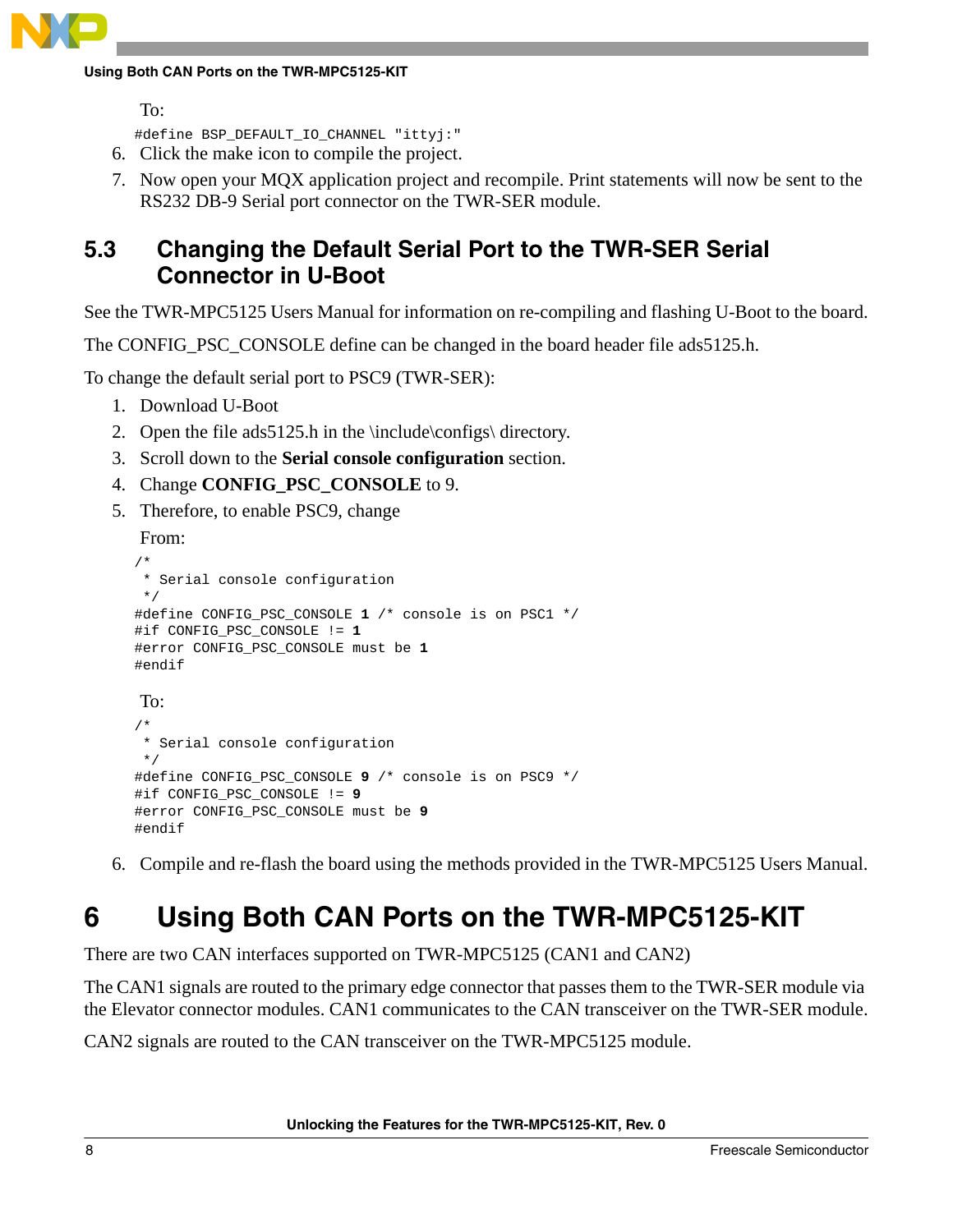

### <span id="page-8-0"></span>**6.1 TWR-MPC5125 Configuration Options for CAN2**

Jumper J31 enables a 120 ohm termination resistance between the CANH and CANL signals.

To enable this termination, shunt J31.

### <span id="page-8-1"></span>**6.2 TWR-SER Configuration Options for CAN1**

Jumper header J5 selects the modes and signal connections for CAN1.

J5 Positions:

- 1-2 Put CAN transceiver into sleep mode
- 3-4 Connect Sleep pin to CAN pin (B43)
- 5-6 Connect RXD pin to CANRX pin (B41)
- 7-8 Connect TXD pin to CANTX pin (B42)
- 9-10 Apply 120 ohm termination resistor

For typical operation:

• Shunt positions 5-6 and 7-8 to connected the CAN signals to the connector. Shunt 9-10 if the termination is desired.

### <span id="page-8-2"></span>**6.3 Testing the CAN Interfaces Using MQX RTOS**

To test out the CAN interfaces in MQX:

- 1. Launch CodeWarrior for MobileGT v9.2
- 2. Open and execute the mscan example project:

 $C:\nProgram Files\Freescale\Freescale MQX 3.6\mqx\exmples\can\mscan\cump2\n$ mscan\_twrmpc5125.mcp

### **NOTE**

Requires the MQX RTOS 3.6 or higher.

# <span id="page-8-3"></span>**7 Document Revision History**

**Table 7-1. Document Revision History**

| Rev. No. | <b>Substantive Change(s)</b> |
|----------|------------------------------|
|          | Initial release.             |